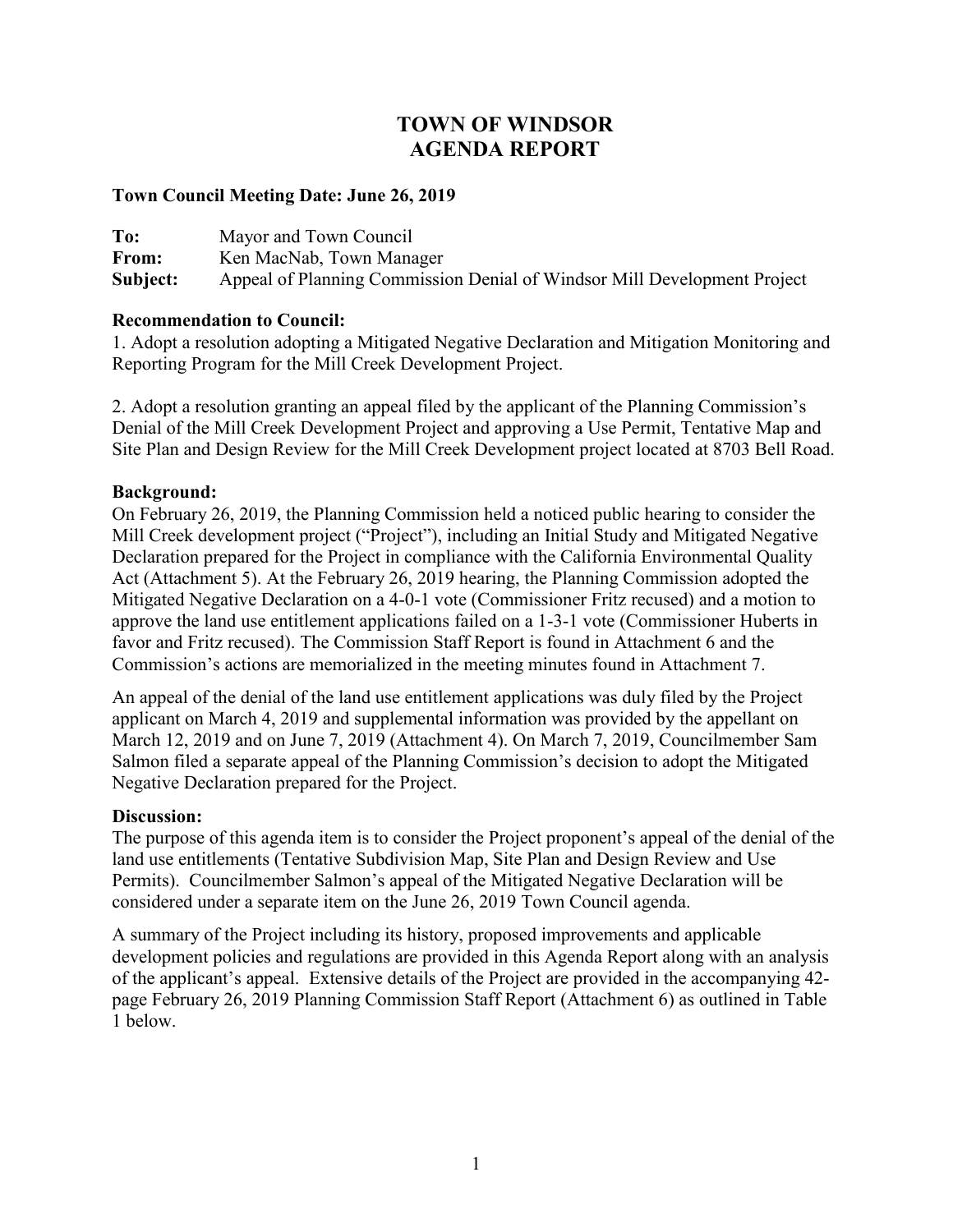| <b>Section</b> | <b>Description</b>                              | Pages           |
|----------------|-------------------------------------------------|-----------------|
| I.             | Introduction                                    | $2 - 3$         |
| II.            | Background                                      | $3 - 7$         |
| III.           | <b>Site Context</b>                             | $7-9$           |
| IV.            | Project Description                             |                 |
|                | Land Use and Site Plan                          | $9 - 11$        |
|                | Site Plan Area 1<br>$\Omega$                    | $11 - 12$       |
|                | Site Plan Areas 2, 3, and 4<br>$\circ$          | $12 - 15$       |
|                | Architecture                                    | $15 - 16$       |
|                | Leasing Office and Recreation Center            | 16              |
|                | Vehicular Access                                | $16 - 17$       |
|                | <b>Alternative Modes of Access</b>              | 17              |
|                | Utilities                                       | $17 - 18$<br>18 |
|                | Open Space and Landscaping                      |                 |
| V.             | Analysis                                        |                 |
|                | <b>General Plan Consistency</b>                 | 18-20           |
|                | Station Area/Downtown Specific Plan Consistency | $20 - 31$       |
|                | Zoning Ordinance Consistency                    | 31              |
|                | <b>Subdivision Ordinance</b>                    | 32              |
|                | Tree Preservation and Protection                | 32              |
|                | Findings                                        | 32-33           |
|                | Tree Removal Permit<br>$\bullet$                | 34-35           |
|                | Tentative Subdivision Map                       | $35 - 36$       |
|                | Site Plan and Design Review                     | 36-38           |
|                | <b>Use Permits</b>                              | 38-42           |
| VI.            | <b>Environmental Review</b>                     | 42              |
|                |                                                 |                 |
| VII.           | <b>Public Notice and Comment</b>                | 42              |
| VIII.          | <b>Staff Recommendation</b>                     | 42              |
| IX.            | Required Action                                 | 42              |
| X <sub>1</sub> | Attachments                                     | 43              |
| XI.            | Reference Links                                 | 43              |

## **TABLE 1: FEBRUARY 26, 2019 PLANNING COMMISSION STAFF REPORT OUTLINE**

## *Project History*

Over five years ago, the applicant began the public process to develop the Project site and since May 2014, the applicant has taken the following actions:

### May 7, 2014

Obtained a waiver from the Growth Control Ordinance merit process and received allocations for up to 360 dwelling units.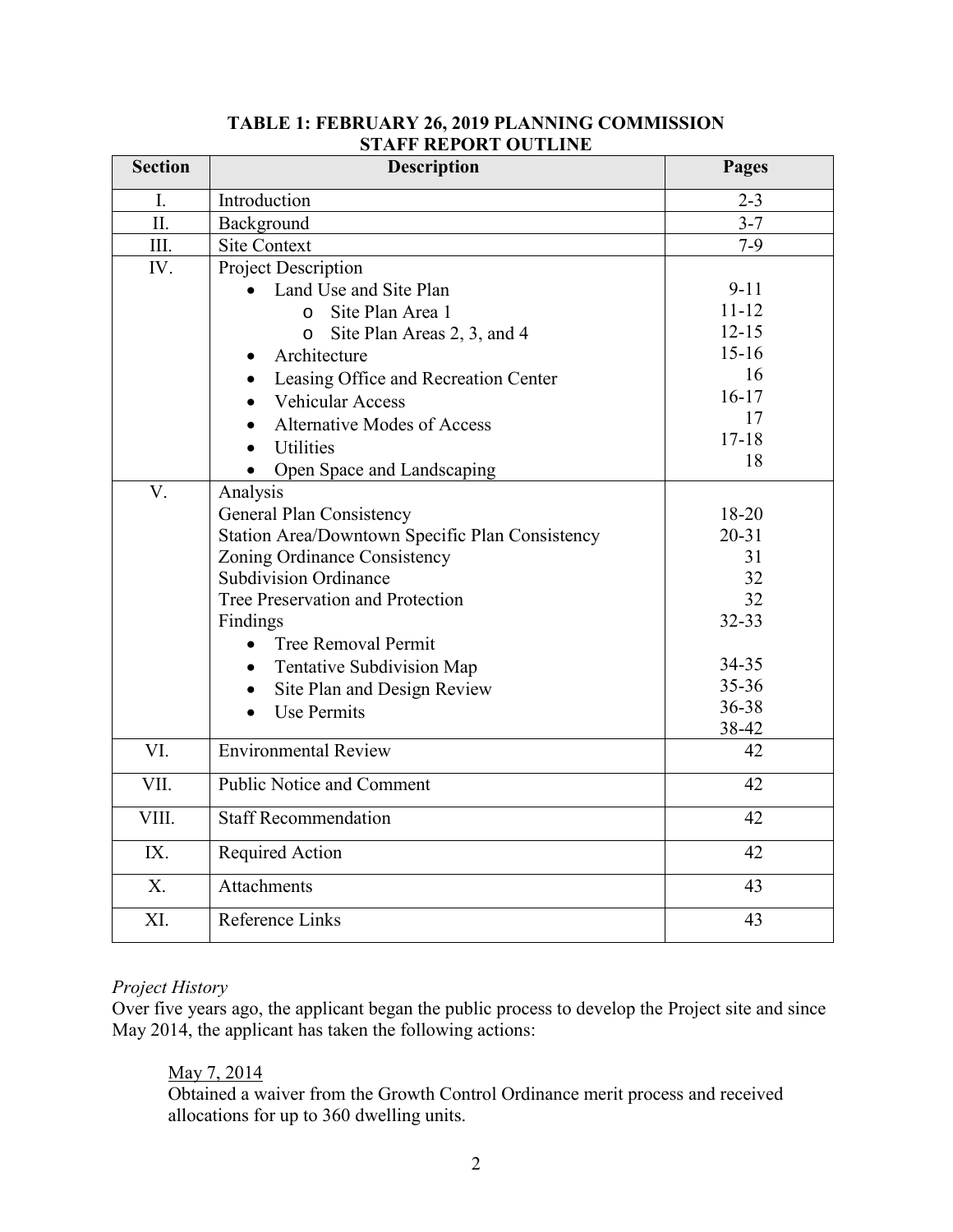May 29, 2014

Entered into a Priority Development Area Waiver Agreement with the Town which stipulates, in part, that the Project will contain certain features.

August 2014 Submitted a preliminary development application.

December 8, 2014 Submitted revised preliminary development applications.

June 23, 2016 Revised preliminary development applications and resubmitted.

September 13, 2016 Received input on preliminary plans from the Planning Commission.

December 7, 2016 Received Town Council input on specific features of the preliminary plans.

January 28, 2017 Facilitated a community meeting to solicit public input on the preliminary plans.

April 20, 2017 Submitted revised conceptual development plans.

May 10, 2017 Received Staff Review Committee input on the preliminary plans.

June 27, 2017 Obtained Planning Commission input on the revised conceptual development plan.

September 7, 2017 Submitted a formal application and plans incorporating input provided at Town Council, Planning Commission and neighborhood meetings.

August 23, 2018 Application deemed complete.

October 11, 2018 Initial Study and Mitigated Negative Declaration (IS/MND) published for public review and comment.

November 15, 2018 Public comment period on IS/MND closed.

December 17, 2018 Final IS/MND (Response to Comments) published for public review.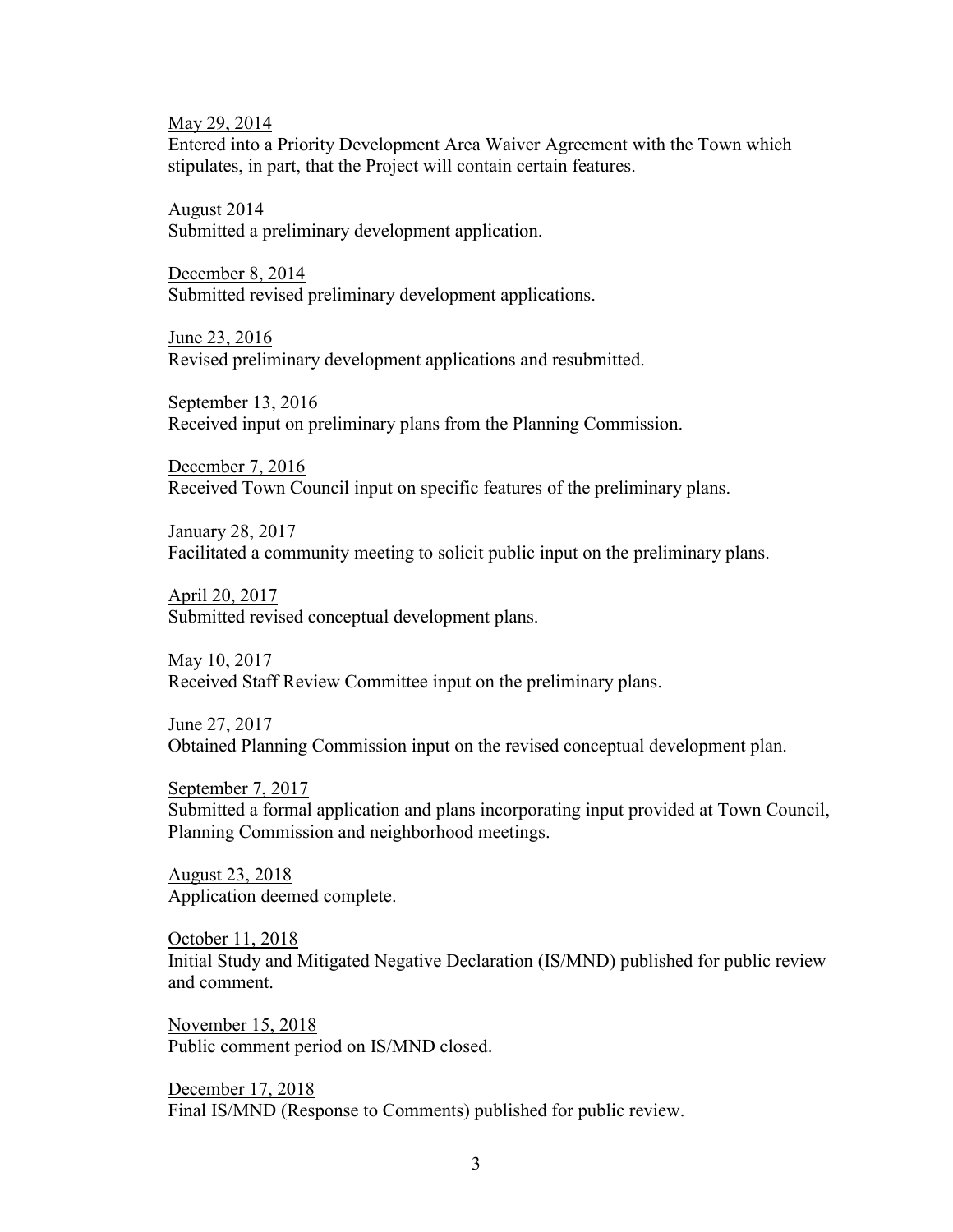February 26, 2019 Planning Commission hearing on the Project

Details of the Project history are provided in the February 26, 2019 Planning Commission Staff Report at pages 3-7.

### *Project Description*

Mill Creek is a 360-unit condominium project proposed on a 20.3-acre site located at its closest point approximately 260 feet south of Windsor River Road and downtown Windsor. The site consists of two roughly triangular areas with the SMART railroad tracks along the westerly boundary, Windsor Creek along the easterly boundary and existing residential neighborhoods along the northerly boundary.

There are three General Plan Land Use designations on the site and the site is in the Station Area/Downtown Specific Plan (herein "Specific Plan"). Table 2 and Figure 1 identify the land use designations and corresponding Specific Plan districts on the site.

### **TABLE 2: GENERAL PLAN LAND USE DESIGNATIONS AND STATION AREA/DOWNTOWN SPECIFIC PLAN DISTRICTS**

| <b>General Plan</b><br><b>Land Use</b> | <b>Specific Plan</b><br><b>Districts</b> | Acres | <b>Allowed</b><br>Density (du/ac) |           | <b>Max. Units</b><br><b>Allowed</b> |           | <b>Proposed</b><br>Project |              |
|----------------------------------------|------------------------------------------|-------|-----------------------------------|-----------|-------------------------------------|-----------|----------------------------|--------------|
| <b>Designation</b>                     |                                          |       | GP                                | <b>SP</b> | GP                                  | <b>SP</b> | du/ac                      | <b>Units</b> |
| Low Density<br>Residential             | Village<br>Residential                   | 4.9   |                                   | $5 - 8$   | 39                                  |           | 6.9                        | 34           |
| <b>Medium Density</b><br>Residential   | <b>Medium Density</b><br>Residential     | 4.3   | $8-16$                            |           | 69                                  |           | 16.0                       | 69           |
| <b>High Density</b><br>Residential     | Compact<br>Residential                   | 11.6  | 16-32                             | $16 - 24$ | 371                                 | 278       | 22.2                       | 257          |
| Total                                  |                                          | 20.8  | 23                                | 18.5      | 479                                 | 386       | 17.8                       | 360          |

## **FIGURE 1: STATION AREA/DOWNTOWN SPECIFIC PLAN DISTRICTS ON PROJECT SITE**

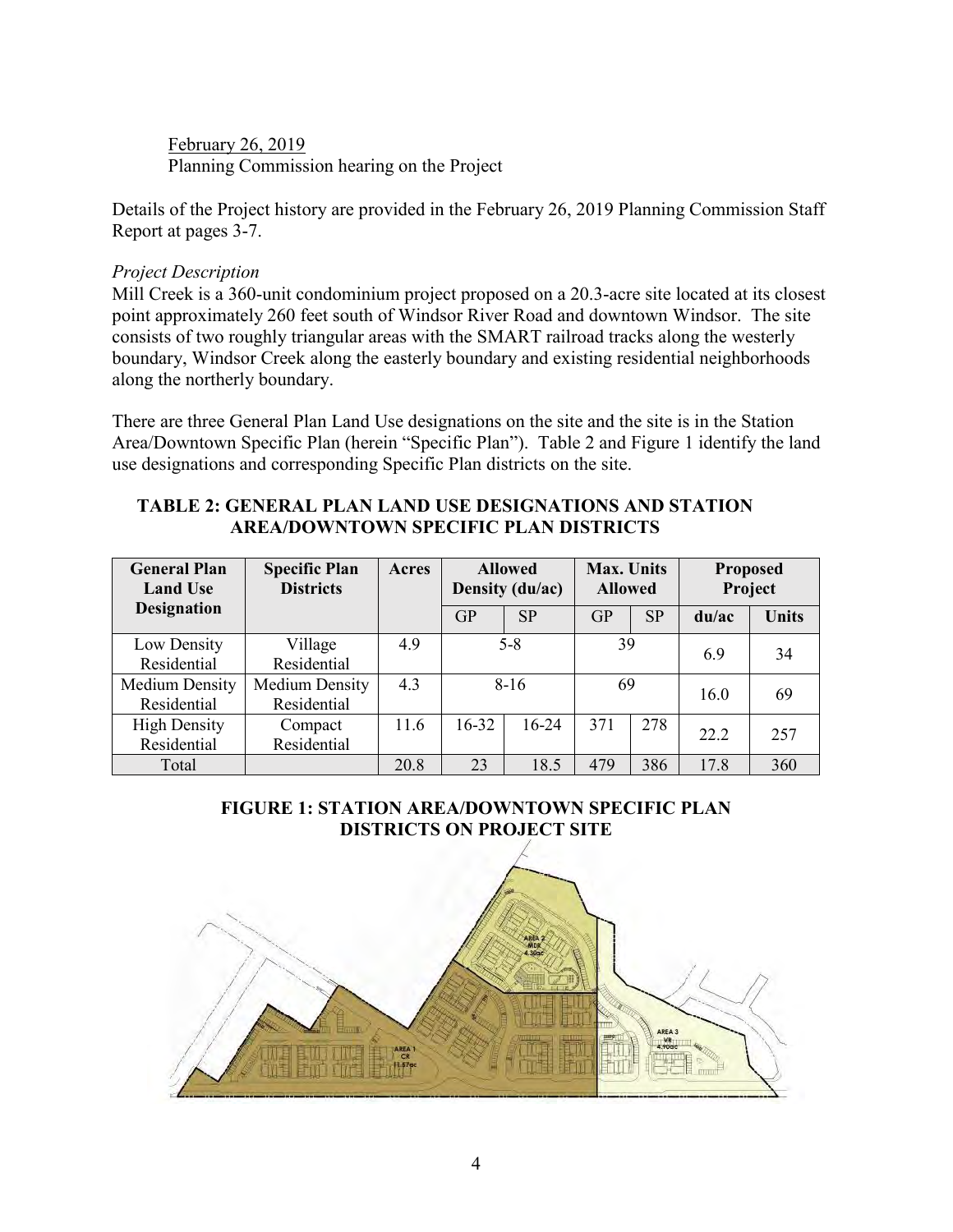To facilitate review of the plans, the Project Site is divided into four areas – Site Plan Areas 1, 2, 3 and 4 (see Figures 2 through 5 below). Enlarged architectural site plans are provided for each Site Plan Area (Attachment 8 Sheets  $6 - 9$ ). Site Plan Area 1 makes up the smaller northerly triangle of the site and Site Plan Areas 2, 3 and 4 are in the larger southerly triangle of the site.

Site Plan Areas 1 and 2 are in the Compact Residential zone, Area 3 is in the Medium Density Residential zone and Area 4 is in the Village Residential zone. Through the Tentative Subdivision Map, two lots would be created with 96 condominiums on Lot 1 and 264 condominiums on Lot 2. Lot 1 has a net area of 3.38 acres and Lot 2 has a net area of 12.99 acres. Site Plan Area 1 is on Lot 1 and Site Plan Areas 2, 3 and 4 are on Lot 2.

| <b>Building</b><br>Number(s) | <b>Building Type</b>         | <b>Number</b><br><b>Units</b> | Architectural<br><b>Style</b> | Number of<br><b>Garage Stalls</b> |
|------------------------------|------------------------------|-------------------------------|-------------------------------|-----------------------------------|
| $1 - 3$                      | 3-story condominium $(T 23)$ | 23                            |                               | 10 each bldg.                     |
| 4                            | 3-story condominium $(T 27)$ | 27                            | Spanish                       | 10                                |
| 22                           | 1-story garage $(G 12)$      |                               |                               | 12                                |

# **TABLE 3: SITE PLAN AREA 1 CIDENTIAL ZONE (ATTACHMENT 9 SHEET 6)**

# **FIGURE 2: SITE PLAN AREA 1**

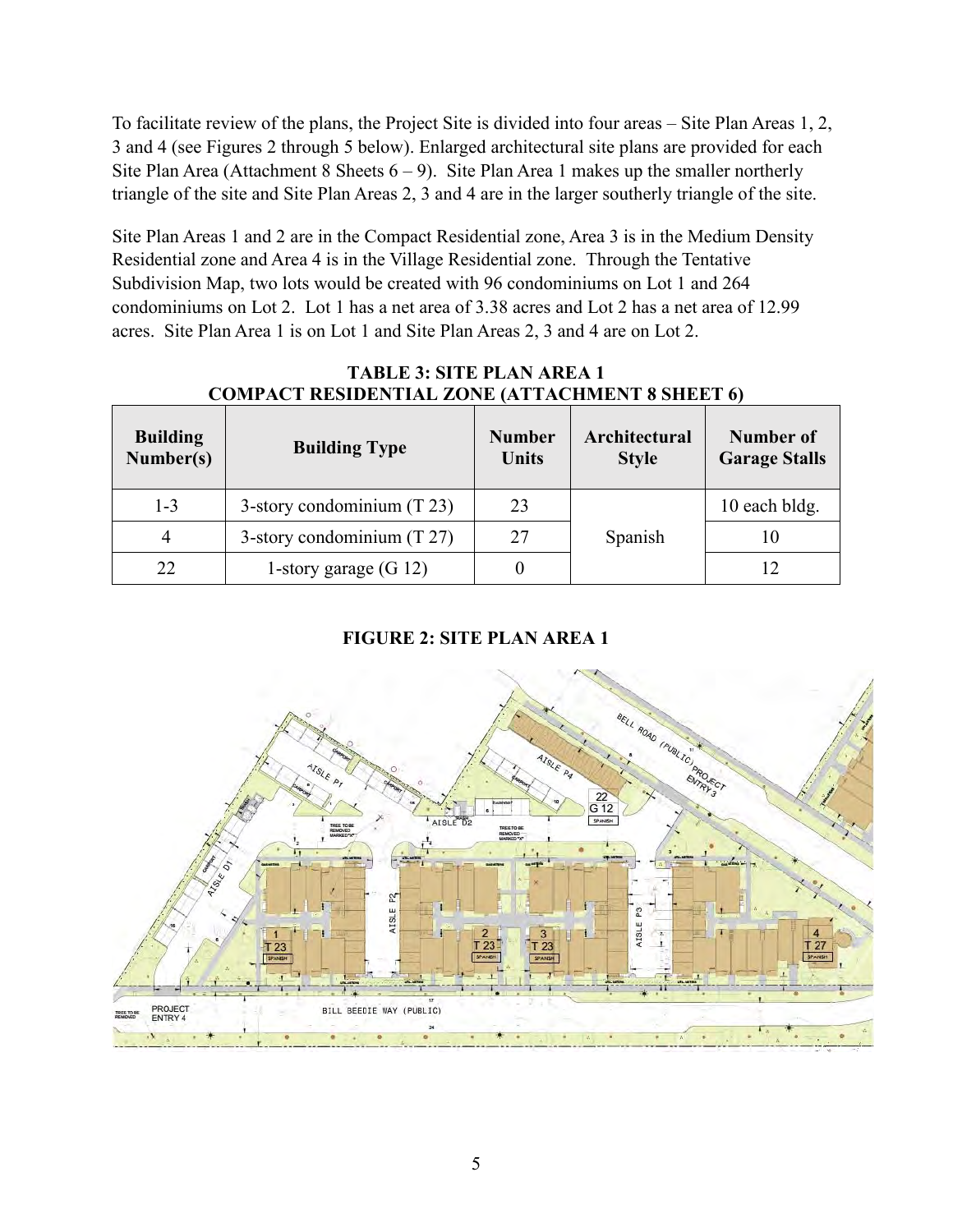## **TABLE 4: SITE PLAN AREA 2 COMPACT RESIDENTIAL ZONE (ATTACHMENT 8 SHEET 7)**

| <b>Building</b><br>Number(s) | <b>Building Type</b>         | <b>Number</b><br><b>Units</b> | Architectural<br><b>Style</b> | Number of<br><b>Garage Stalls</b> |
|------------------------------|------------------------------|-------------------------------|-------------------------------|-----------------------------------|
| 5-7 $\&$<br>$11 - 14$        | 3-story condominium $(T 23)$ | 23                            |                               | 10 each bldg.                     |
| 20                           | 1-story garage $(G 8)$       |                               | Spanish                       |                                   |
| 21                           | 1-story garage $(G 5)$       |                               |                               |                                   |

# **FIGURE 3: SITE PLAN AREA 2**



**TABLE 5: SITE PLAN AREA 3 MEDIUM DENSITY RESIDENTIAL (ATTACHMENT 8 SHEET 8)**

| <b>Building</b><br>Number(s) | <b>Building Type</b>                            | <b>Number</b><br><b>Units</b> | Architectur<br>al Style | Number of<br><b>Garage Stalls</b> |
|------------------------------|-------------------------------------------------|-------------------------------|-------------------------|-----------------------------------|
| $8-10$                       | 3-story condominium $(T 23)$                    | 23                            |                         | 10 each bldg.                     |
| n/a                          | 2-story leasing office and<br>recreation center |                               | Monterey                |                                   |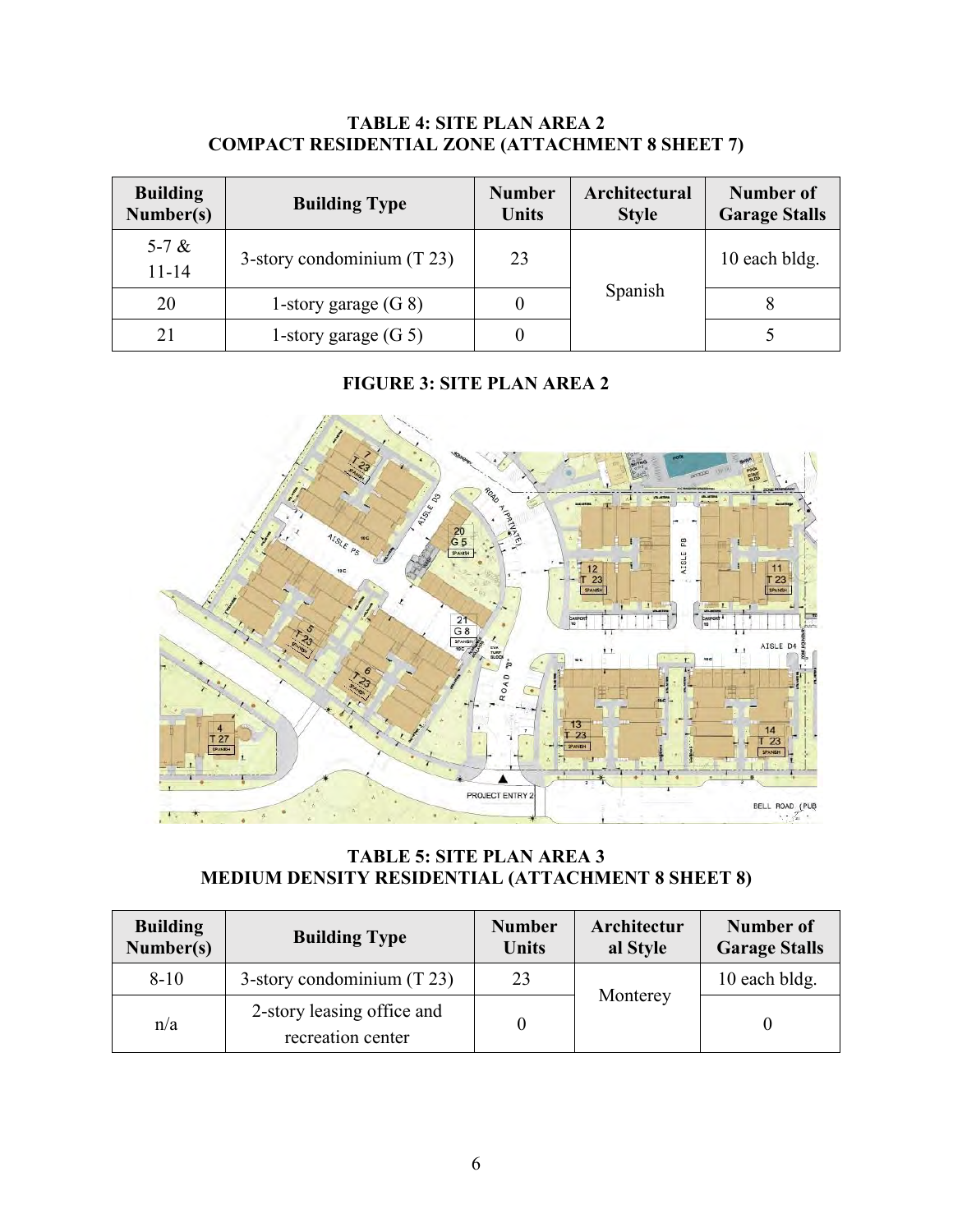# **FIGURE 4: SITE PLAN AREA 3**



**TABLE 6: SITE PLAN AREA 4 VILLAGE RESIDENTIAL (ATTACHMENT 8 SHEET 9)**

| <b>Building</b><br>Number(s) | <b>Building Type</b>                                  | <b>Number</b><br><b>Units</b> | Architectural<br><b>Style</b> | Number of<br><b>Garage Stalls</b> |
|------------------------------|-------------------------------------------------------|-------------------------------|-------------------------------|-----------------------------------|
| 15                           | 3-story condominium $(T 19)$                          | 19                            |                               | 10                                |
| 16                           | 3-story condominium $(T 16)$                          | 16                            |                               | 10                                |
| 17                           | 2-story. Garage with carriage house<br>above $(G 11)$ | 2                             | Craftsman                     | 11                                |
| 18                           | 2-story. Garage with carriage house<br>above $(G 11)$ | $\mathfrak{D}$                |                               | 11                                |
| 19                           | 1-story garage $(G 5)$                                |                               | Spanish                       |                                   |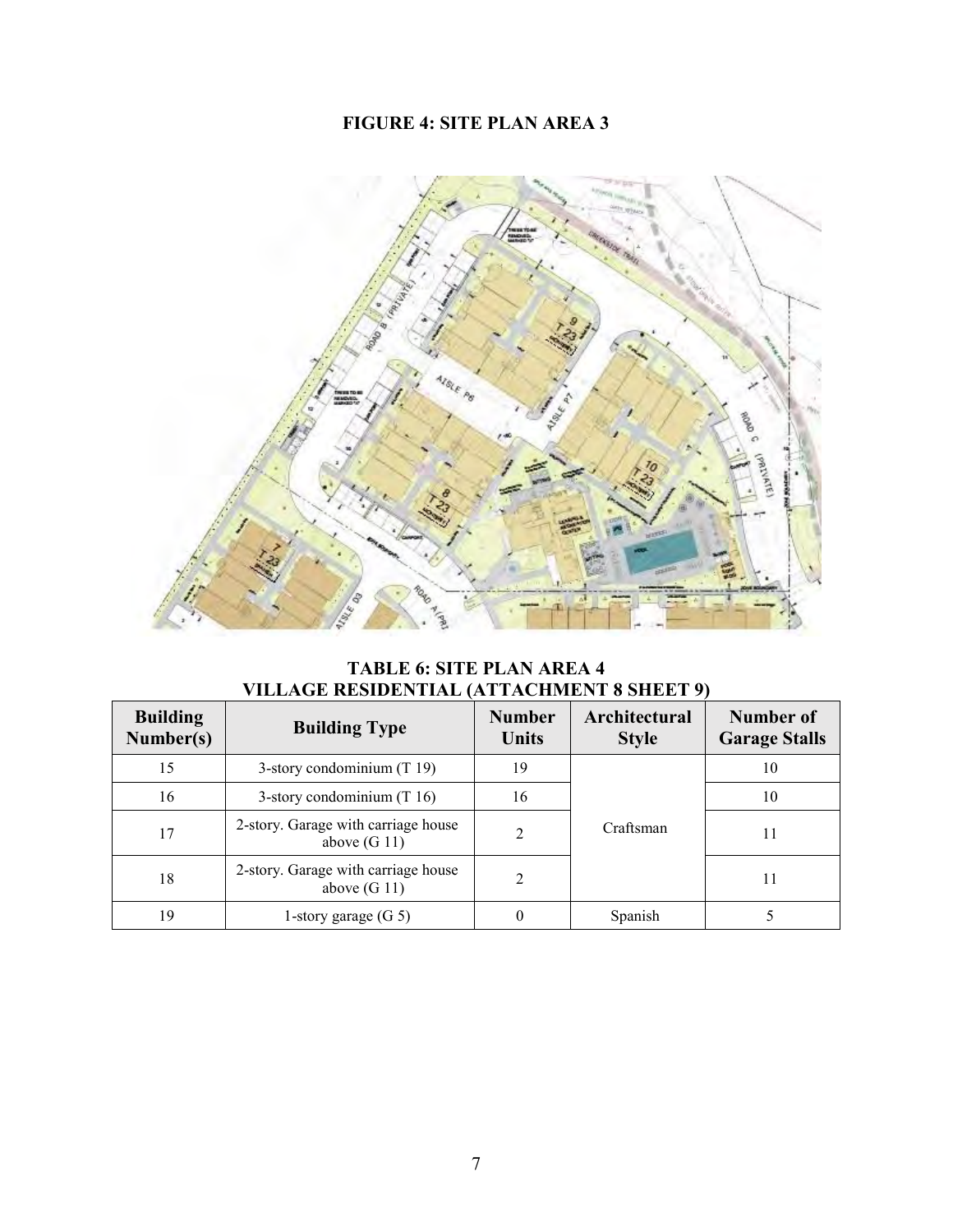## **FIGURE 5: SITE PLAN AREA 4**



Building Architecture.

As noted above in Tables  $3 - 6$ , the buildings would be constructed in Spanish, Monterey, and Craftsman styles, with features including tile roofs, stucco exterior and wrought iron railing, bay windows, balconies and ground-floor porches/patios. The tallest condominium building would stand 38'-11" above finished grade. One-, two- and three-bedroom units are proposed and arranged in the building plan types and architectural style shown in Table 7.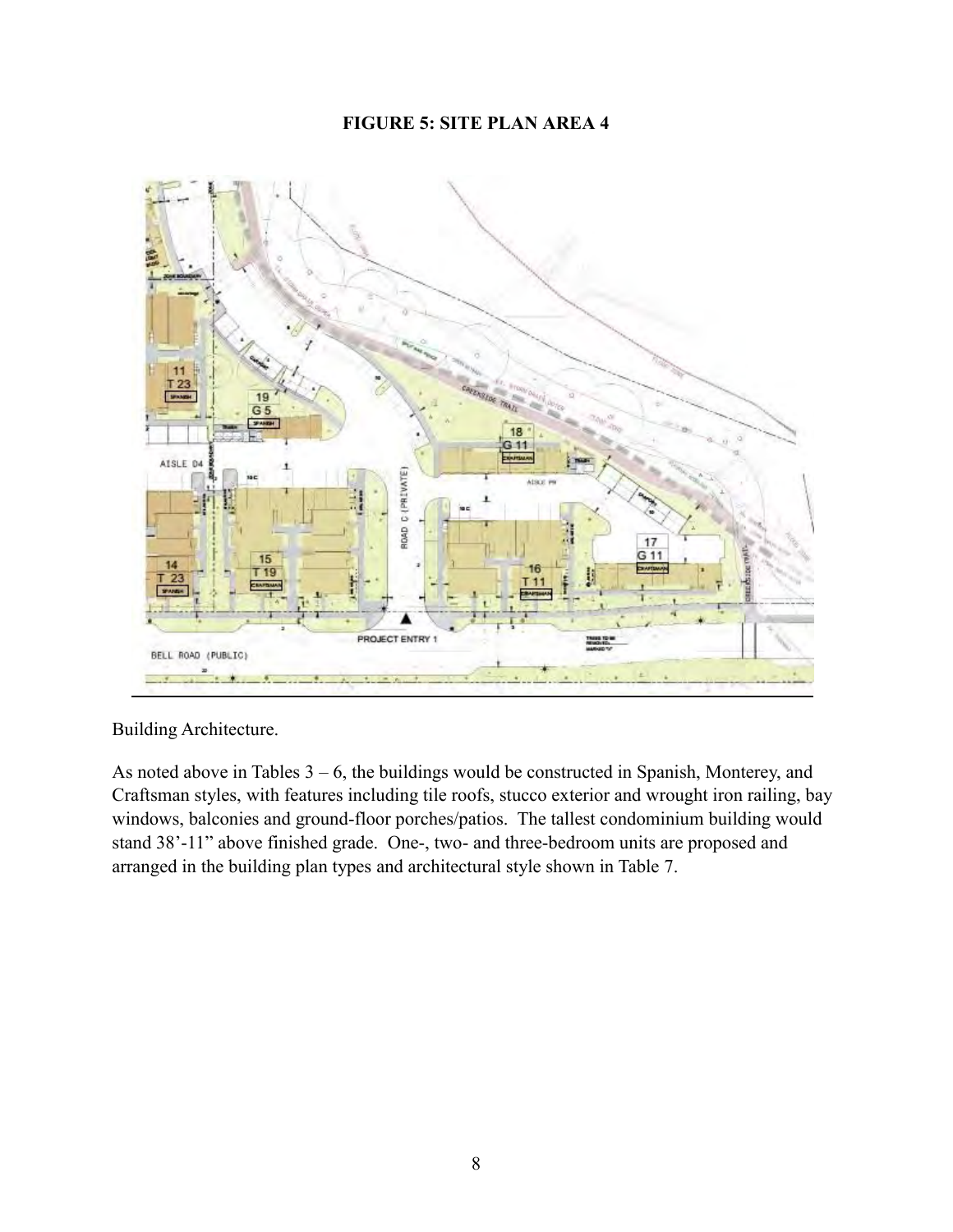| <b>Building</b> | <b>Building</b> | <b>Site Plan Area, Building</b> | Unit Count by # of Bedrooms |                  |                         | Garage        |
|-----------------|-----------------|---------------------------------|-----------------------------|------------------|-------------------------|---------------|
| No.             | <b>Type</b>     | Style & Plan Sheet No.          | 1 bedroom                   | 2 bedroom        | 3 bedroom               | <b>Stalls</b> |
| 1               | $1A(23-plex)$   | Area 1                          | 6                           | 14               | 3                       | 10            |
| $\overline{2}$  |                 | Spanish                         | 6                           | 14               | 3                       | 10            |
| $\overline{3}$  |                 | (Sheet 6 in Attachment 8)       | 6                           | 14               | $\overline{3}$          | 10            |
| $\overline{4}$  | $2A(27-plex)$   |                                 | 8                           | 16               | $\overline{3}$          | 10            |
| 5               | $1A(23-plex)$   | Area 2                          | 6                           | 14               | $\overline{3}$          | 10            |
| 6               |                 | Spanish                         | 6                           | 14               | $\overline{3}$          | 10            |
| $\overline{7}$  |                 | (Sheet 7 in Attachment 8)       | 6                           | 14               | $\overline{3}$          | 10            |
| 8               |                 | Area 3                          | 6                           | 14               | 3                       | 10            |
| 9               | 1B (23-plex)    | Monterey                        | 6                           | 14               | $\overline{3}$          | 10            |
| 10              |                 | (Sheet 8 in Attachment 8)       | 6                           | 14               | $\overline{3}$          | 10            |
| n/a             | Leasing         |                                 | $\overline{0}$              | $\overline{0}$   | $\theta$                | $\Omega$      |
|                 | office $\&$     |                                 |                             |                  |                         |               |
|                 | recreation      |                                 |                             |                  |                         |               |
| 11              | $1A(23-plex)$   | Area 2                          | 6                           | 14               | $\overline{3}$          | 10            |
| 12              |                 | Spanish                         | 6                           | 14               | $\overline{3}$          | 10            |
| 13              |                 | (Sheet 7 in Attachment 8)       | 6                           | 14               | $\overline{\mathbf{3}}$ | 10            |
| 14              |                 |                                 | 6                           | 14               | $\overline{\mathbf{3}}$ | 10            |
| $\overline{15}$ | $4(19$ -plex)   | Area 4                          | $\overline{2}$              | 14               | $\overline{\mathbf{3}}$ | 10            |
| 16              | $3(11-plex)$    | Craftsman                       | $\overline{2}$              | 6                | $\overline{\mathbf{3}}$ | 10            |
| 17              | Carriage        | (Sheet 9 in Attachment 8)       | $\overline{0}$              | $\overline{2}$   | $\overline{0}$          | 11            |
|                 | House           |                                 |                             |                  |                         |               |
| 18              | Carriage        |                                 | $\mathbf{0}$                | $\overline{2}$   | $\boldsymbol{0}$        | 11            |
|                 | House           |                                 |                             |                  |                         |               |
| 19              | Garage          |                                 | $\boldsymbol{0}$            | $\theta$         | $\theta$                | 5             |
| 20              | Garage          | Area 2                          | $\boldsymbol{0}$            | $\boldsymbol{0}$ | $\boldsymbol{0}$        | 5             |
| 21              | Garage          | Spanish                         | $\overline{0}$              | $\overline{0}$   | $\overline{0}$          | 8             |
|                 |                 | (Sheet 7 in Attachment 8)       |                             |                  |                         |               |
| 22              | Garage          | Area 1                          | $\overline{0}$              | $\overline{0}$   | $\overline{0}$          | 12            |
|                 |                 | Spanish                         |                             |                  |                         |               |
|                 |                 | (Sheet 6 in Attachment 8)       |                             |                  |                         |               |
| Total           |                 |                                 | 90                          | 222              | 48                      | 212           |

## *Planning Commission Decision*

The Planning Commission considered the Project at a noticed public hearing held on February 26, 2019. At the meeting, the Planning Commission received presentations from staff and the applicant and testimony from members of the public. After deliberating the merits of the Project, the Planning Commission adopted a resolution adopting the environmental document for the Project (a Mitigated Negative Declaration), but failed to adopt the resolution approving the Project entitlements on a 1-3-1 vote with Commissioner Huberts voting in favor and Commissioner Fritz recusing from the item due to a conflict of interest.

Members of the Planning Commission in opposition to the Project expressed the following concerns:

1. The Project is not consistent with the Town of Windsor 2040 General Plan and the Windsor Station Area/ Downtown Specific Plan -specifically that the density is too high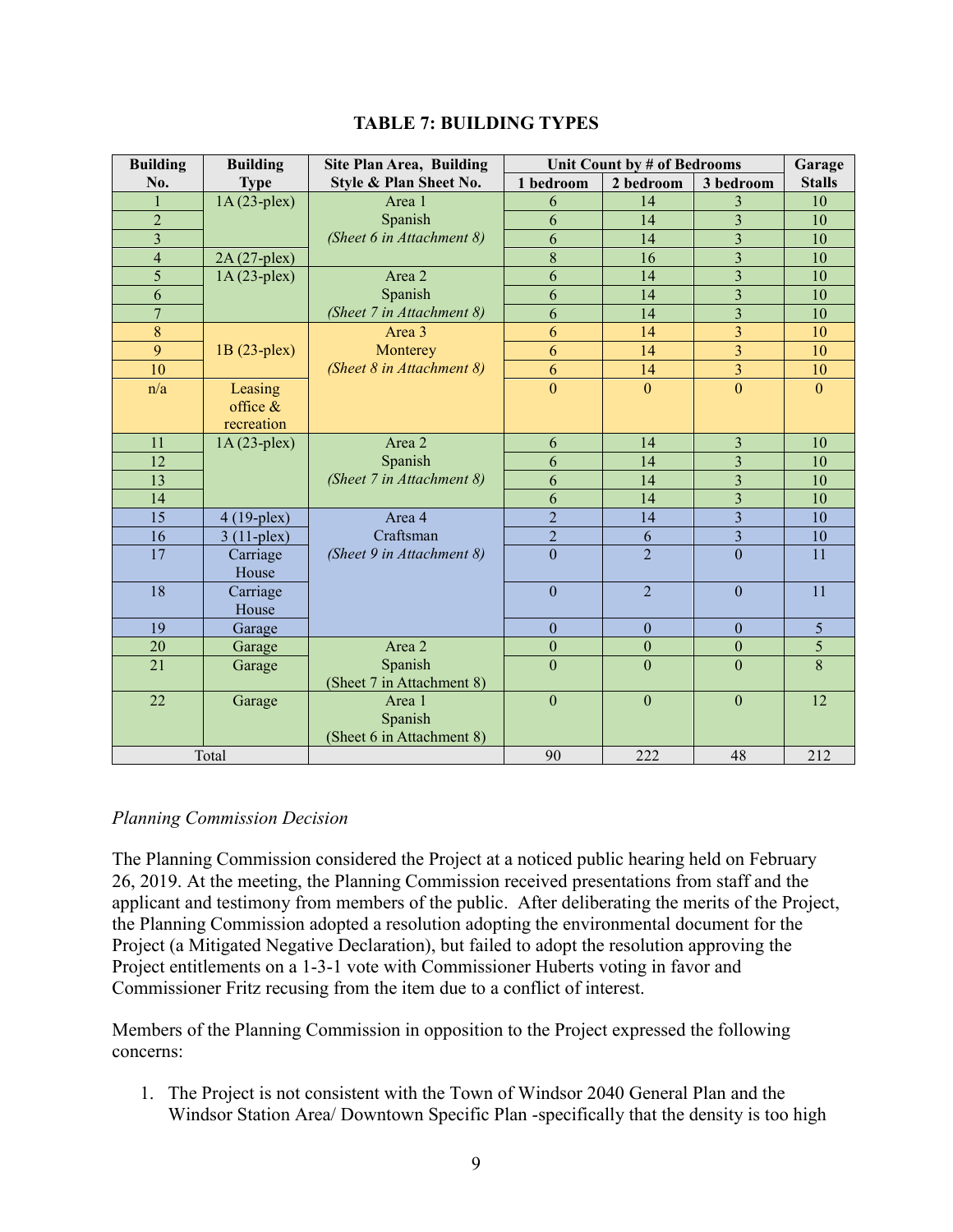and the multi-family structures are too large in the southern portion of the development in the Village Residential district.

- 2. The location of the garage Building 16 block views of the pathway along the creek preventing "eyes on the creek" at the southern end of the site.
- 3. Garage Building No. 22 located at the northerly end of the Project backs up to Bell Road at the entry to the Project.
- 4. Inadequate privacy at front porches due to the lack of a grade separation between the sidewalk and the porches.
- 5. Additional conduits need to be provided for wiring electrical vehicle charging stations.
- 6. Additional trees can be preserved.

## **Appeal**

On March 4, 2019, the applicant filed an appeal of the Planning Commission's action to deny the Project entitlements. The applicant contends that the Planning Commission acted in violation of the California Housing Accountability Act (Gov. Code Section 65589.5) ("HAA").

The HAA applies to both affordable and market-rate housing development projects.<sup>1</sup> The Legislature's intent in enacting the HAA and expanding its provisions was to "meaningfully and effectively curb[] the capability of local governments to deny, reduce the density for, or render infeasible housing development projects...."<sup>2</sup> The Legislature mandated that the HAA be "interpreted and implemented in a manner to afford the fullest possible weight to the interest of, and the approval and provision of, housing."<sup>3</sup> Under the HAA, a local government should not reject or make infeasible projects "without a thorough analysis of the economic, social, and environmental effects."<sup>4</sup>

The HAA imposes statutory deadlines on agencies to make determinations that a project is inconsistent with objective land use requirements. If an agency considers a proposed project to be inconsistent, noncompliant, or nonconforming to an applicable plan, program, policy, ordinance, standard, requirements, or other similar provision, it must notify the applicant of the fault in writing, identifying the specific provisions, and explaining the inconsistencies, within 30 days (for projects containing 150 or fewer units) or within 60 days (for projects over 150 units) of the date that the application for the project is determined to be complete.<sup>5</sup> If such a written determination is not issued within the applicable time period, the project is deemed consistent,

 $\overline{a}$ <sup>1</sup> *Honchariw v. County of Stanislaus* (2011) 200 Cal.App.4th 1066, 1070-78 (HAA includes residential units and "nothing in that definition limits the reach of the phrase 'housing development project' to projects involving affordable housing").

<sup>&</sup>lt;sup>2</sup> Govt. Code, § 65589.5, subd. (a)(2)(K).

<sup>3</sup> Govt. Code, § 65589.5, subd. (a)(2)(L).

<sup>4</sup> Govt. Code, § 65589.5, subd. (b).

 $5$  Govt. Code, § 65589.5, subd. (j)(2)(A).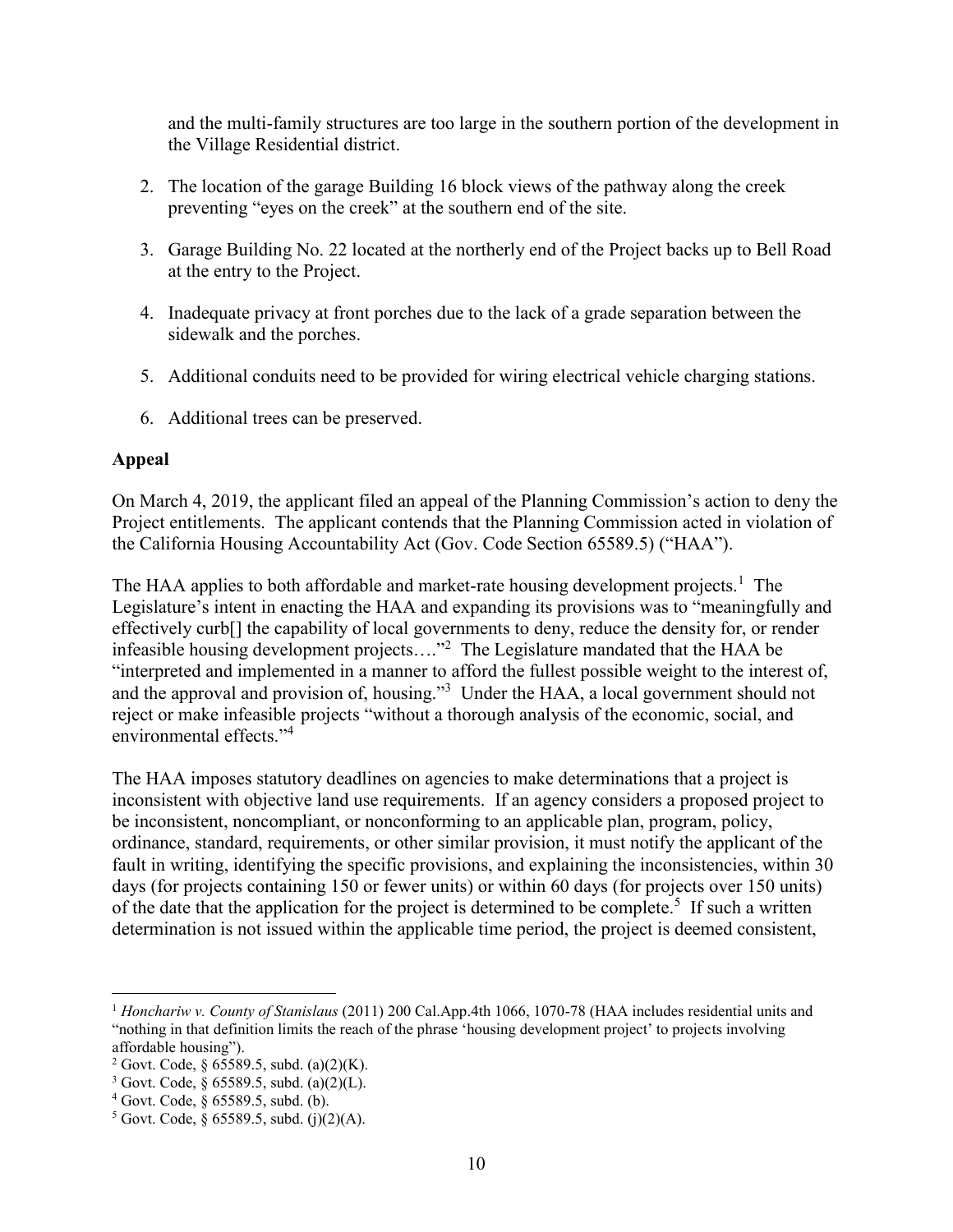compliant, and in conformity with all applicable provisions, including plans, ordinances, and standards.<sup>6</sup>

For market-rate projects, those that comply with the "applicable, **objective** general plan, zoning, and subdivision standards and criteria, including design review standards, in effect at the time the housing development project's application" are determined to be complete, and thus may only be disapproved or conditioned for a lower density if the reviewing agency makes **written findings** supported by a **preponderance of the evidence on the record** that (1) the project would have "a specific, adverse impact upon the public health or safety" and (2) there is no feasible method to satisfactorily mitigate or avoid the adverse impact(s).<sup>7</sup> A "specific, adverse impact" means a "significant, quantifiable, direct, and unavoidable impact, based on objective, identified written public health or safety standards, policies, or conditions as they existed on the date the application was deemed complete."

Here, the Town deemed the application for the Project complete on August 23, 2018, in which case the 60-day limit would have expired on October 22, 2018. Because the Town did not notify Applicant of any inconsistency with the Project prior to October 22, it is likely that the Project was deemed consistent, compliant, and in conformity with all applicable objective land use requirements by application of the law. Thus, the Town Council's discretion is limited here. The Town Council is likely precluded from finding that the Project is inconsistent with the General Plan or the Windsor Station Area Downtown Specific Plan. The Town Council, therefore, can only deny the project if it finds, based on a preponderance of the evidence in the record, that the Project would have a specific adverse impact on public health or safety and that there is no feasible means to mitigate or avoid the adverse impact(s).

Therefore, staff recommends the Town Council uphold the appeal and approve the Project. To do so, the Council will need to approve the following land use entitlements:

- 1. Tentative Subdivision Map
- 2. Site Plan and Design Review
- 3. Minor Use Permit to allow a reduction in parking (Windsor Zoning Code Section  $27.30.050(A)$ ; and
- 4. Use Permit to allow multi-family in the Village Residential zone (Windsor Zoning Code Table 2-2, Section 27.08.030);

The findings required for approval of each of the above-listed entitlements are summarized below and staff analysis of the Project as it relates to each finding is presented in the Planning Commission Staff Report.

Tentative Subdivision Map.

- 1. The tentative map and improvement plans, as conditioned, are consistent with the provisions of the Town of Windsor General Plan and any applicable specific plans or area plans.
- 2. The tentative map and improvement plans, as conditioned, are consistent with Town's Design Standards.
- 3. The tentative map and improvement plans, as conditioned, are consistent with the Zoning Ordinance.

 $\overline{a}$ 

 $6$  Govt. Code,  $§$  65589.5, subd. (j)(2)(B).

 $7$  Govt. Code,  $8$  65589.5, subd. (j)(1).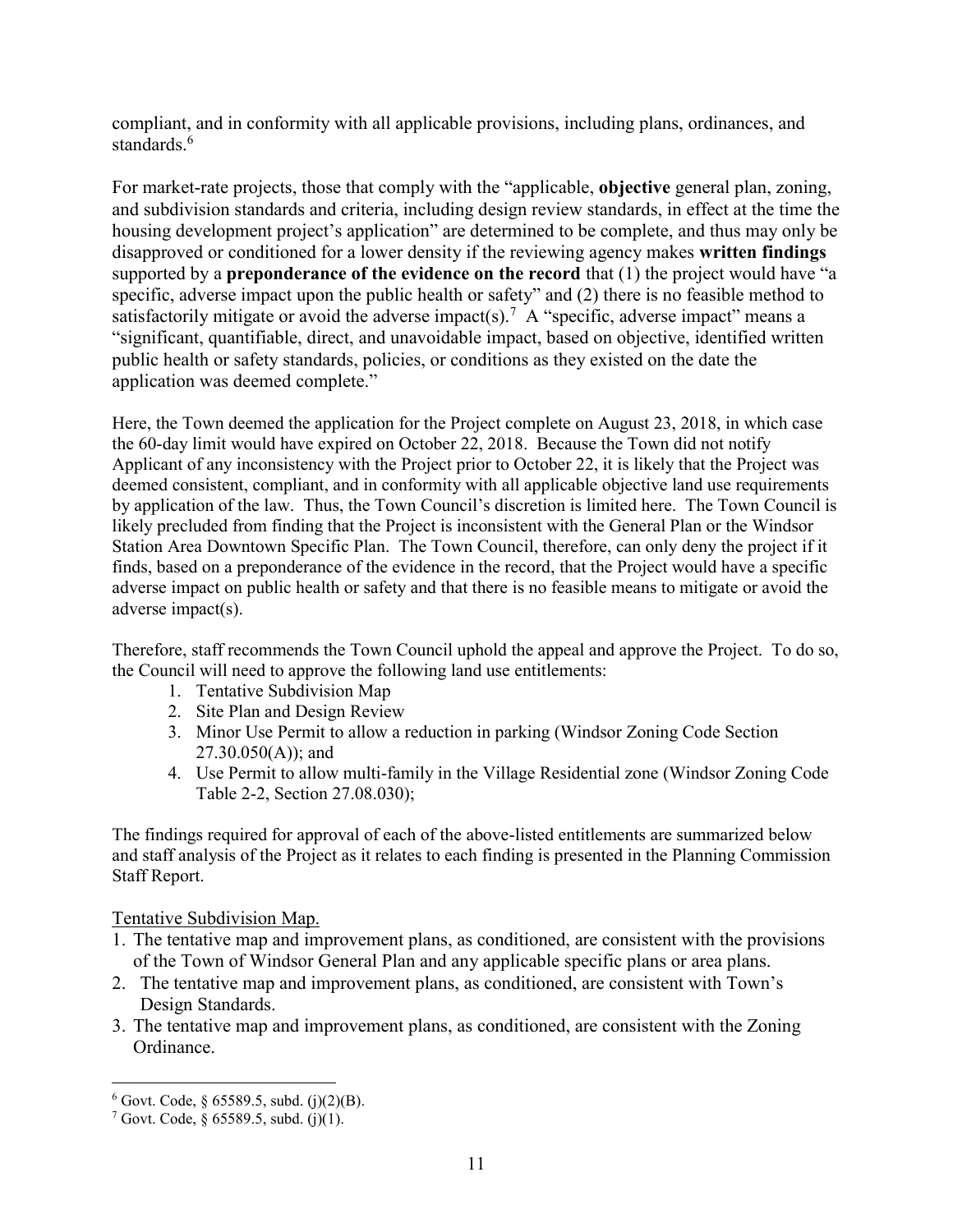4. The tentative map and improvement plans, as conditioned, are consistent with the Town of Windsor Municipal Code, including but not limited to, the Growth Control Ordinance.

### Site Plan and Design Review.

- 1. The design and layout of the proposed development are consistent with the General Plan, the development standards of the applicable zoning district, design standards/guidelines, and architectural criteria for special areas.
- 2. The design and layout of the proposed development will not interfere with the use and enjoyment of neighboring existing or future developments and will not create traffic or pedestrian hazards.
- 3. The architectural design of the proposed development is compatible with the character of the surrounding neighborhood.
- 4. The design of the proposed development will provide a desirable environment for its occupants, visiting public, and its neighbors through the appropriate use of materials, texture, and color, and will remain aesthetically appealing and be appropriately maintained.
- 5. The proposed development will not be detrimental to the public health, safety, or welfare or materially injurious to the properties or improvements in the vicinity.

### Use Permits.

1. The proposed use is allowed within the applicable zoning district and complies with all other applicable provisions of this Zoning Ordinance and the Town Code;

2. The proposed use is consistent with the General Plan and any applicable specific plan;

3. The design, location, size, and operating characteristics of the proposed activity are

compatible with the existing and future land uses in the vicinity;

4. The site is physically suitable for the type, density and intensity of use being proposed, including access, utilities, and the absence of physical constraints; and

5. Granting the permit would not be detrimental to the public interest, health, safety, convenience, or welfare, or materially injurious to persons, property, or improvements in the vicinity and zoning district in which the property is located.

## *Staff Recommendation*

As stated in the February 26, 2019 Planning Commission Staff Report, Staff believes the required findings for approval are met or can be met with certain conditions of Project approval. Recommended conditions for Project approval are provided in Attachment 2. The Town Council may consider adding additional conditions for Project approval if determined to be necessary to bring the Project into conformance with adopted goals, policies, regulations or guidelines.

### *Alternative Action*

Should the Town Council conclude that the Project cannot be approved an alternative resolution (without findings) denying the appeal has been drafted (Attachment 3). Findings of denial articulated by Town Council at the public hearing will be added to the draft resolution, should the Council deny the Project. As set forth above, to deny the Project, the Town Council will need to make findings based on a preponderance of the evidence in the record, that the Project would have a specific adverse impact on public health or safety and that there is no feasible means to mitigate or avoid the adverse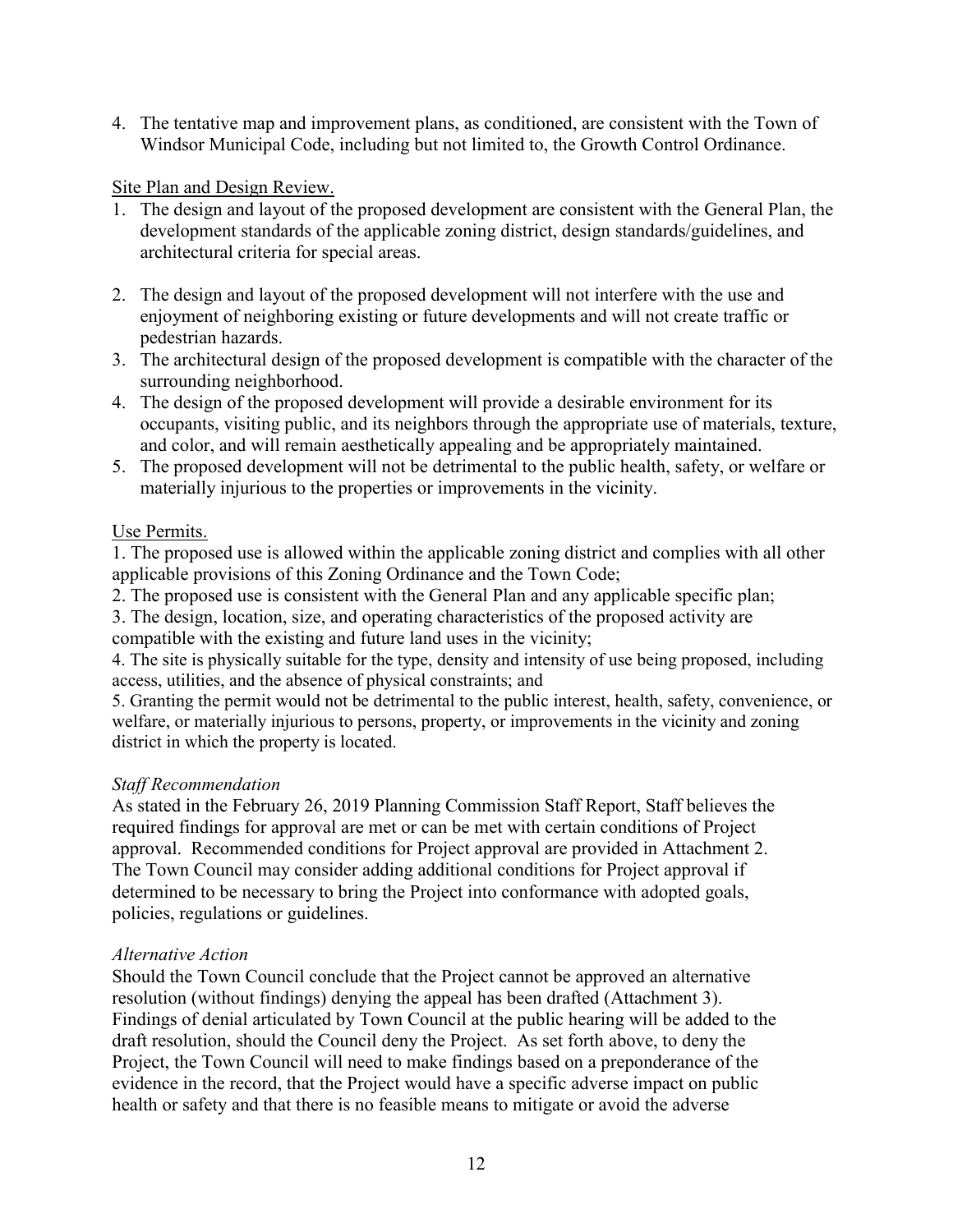impact(s).

## **Fiscal Impact:**

No fiscal impacts have been identified.

# **Environmental Review:**

An Initial Study and Mitigated Negative Declaration was prepared by First Carbon Solutions (FCS) in accordance with the California Environmental Quality Act (CEQA) and the Town's CEQA Guidelines (Attachment 1, Exhibit A). The initial study identified the potential for the Project to result in potentially significant impacts to air quality, biological resources, cultural/tribal cultural resources, geology/soils, hydrology/water quality, land use/planning, and noise. The initial study identified mitigation measures that would reduce the potentially significant impacts to a less than significant level.

A Notice of Intent to Adopt a Mitigated Negative Declaration was posted locally and at the State Clearinghouse (Clearinghouse Number 2018102030) for 35days from October 11, 2018 to November 15, 2018. The Notice of Intent informs the public and interested agencies of the availability of the draft Initial Study and Mitigated Negative Declaration and provided an opportunity for review and comment. Five comment letters were received in response to the Notice of Intent. As required by the Town's CEQA Guidelines, responses to the comments received were prepared and are included in the Final Initial Study/Mitigated Negative Declaration, (Attachment 1).

At its hearing on the Project on February 26, 2019, the Planning Commission adopted the Initial Study/Mitigated Negative Declaration and on March 7, 2019, Councilmember Sam Salmon appealed the Planning Commission's decision to adopt the IS/MND. If the Town Council denies the appeal of the Planning Commission's adoption of the Initial Study and Mitigated Negative Declaration, then staff recommends the Town Council adopt the attached resolution (Attachment 1) adopting the IS/MND. Consideration of the appeal of the Commission's adoption of the IS/MND is under a separate agenda item on the June 26, 2019 Town Council meeting agenda.

# **Report Attachments:**

- 1. Draft Resolution Adopting the Final Initial Study and Mitigated Negative Declaration
- 2. Draft Resolution Granting the Appeal and Approving Project Entitlements
- 3. Alternative Draft Resolution Denying the Appeal and Upholding the Planning Commission's Denial of Project Entitlements

# **Attachments Linked to Town Web Site (Click on link to access/view document):**

- 4. Appeal and supplemental information:
	- a. [Appeal Form](https://www.townofwindsor.com/DocumentCenter/View/22759/Mill-Creek-Developer-Appeal-Part-1)
	- b. [Supplemental Narrative](https://www.townofwindsor.com/DocumentCenter/View/22760/Mill-Creek-Developer-Appeal-Part-2)
	- c. [Revenue Analysis](https://www.townofwindsor.com/DocumentCenter/View/22761/Mill-Creek-Revenue-Analysis-April-4-2019)
	- d. Information on Housing Accountability Act [\(video\)](https://www.townofwindsor.com/DocumentCenter/View/22766/California-Housing-Presentation)[\(correspondence\)](https://www.townofwindsor.com/DocumentCenter/View/22765/Mill-Creek-Developer-Appeal-Supplemental-Submission)
- 5. [Mitigated Negative Declaration dated December 17, 2018](https://www.townofwindsor.com/DocumentCenter/View/21887/Final-Initial-Study-Mitigated-Negative-DeclarationResponse-to-Comments) (referenced appendices can be accessed from this [web page\)](https://www.townofwindsor.com/1155/Mill-Creek-Development)
- 6. [Planning Commission Staff Report dated February 26, 2019](https://www.townofwindsor.com/DocumentCenter/View/22141/Staff-Report---Mill-Creek-Development-02262019) (attachments can be accessed from this [web page\)](https://www.townofwindsor.com/1155/Mill-Creek-Development)